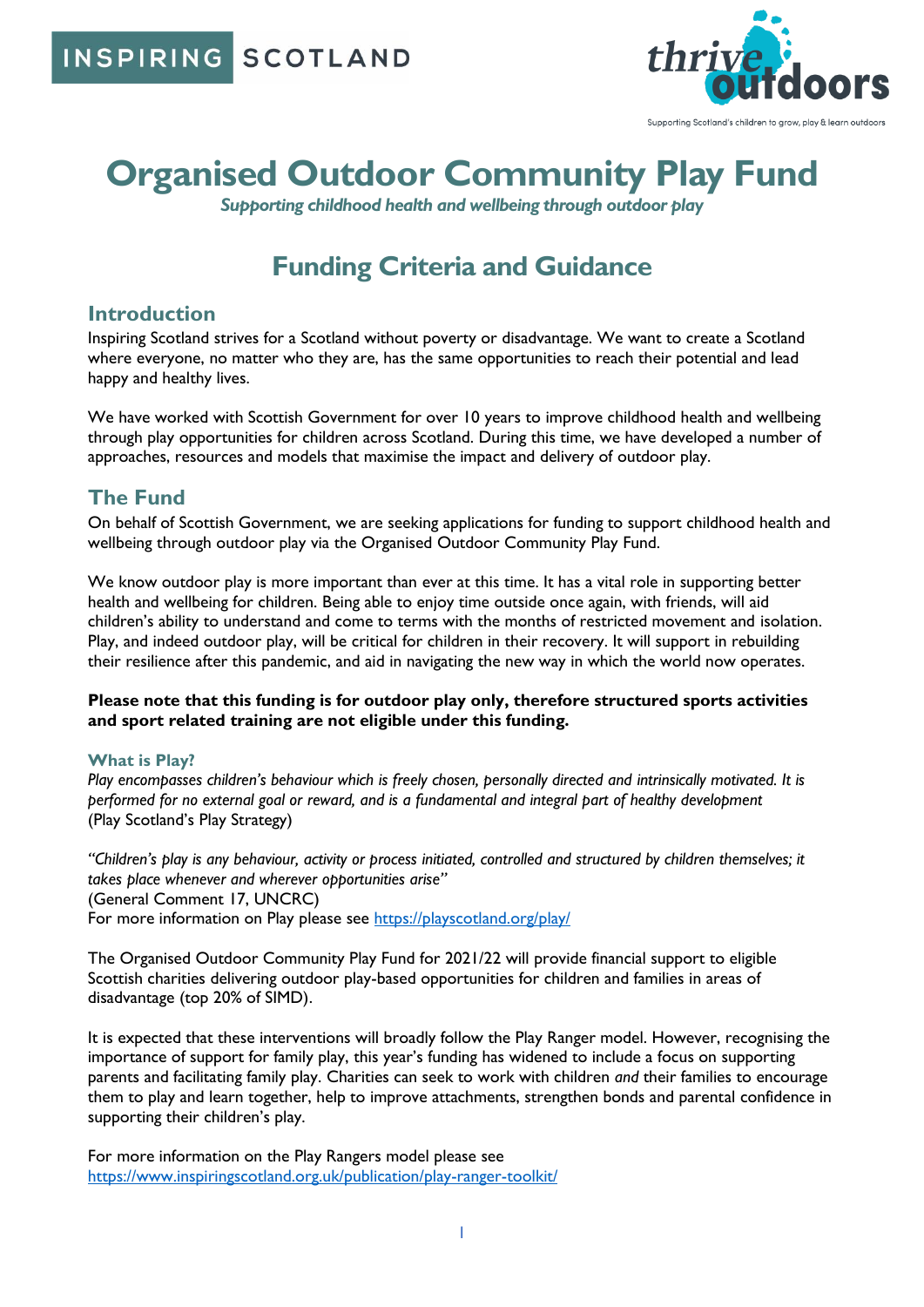INSPIRING SCOTLAND



**At all times it is expected that successful applicants will adhere to the current national health guidelines when supporting and delivering the Organised Outdoor Community Play Fund.**

## **Essential Criteria**

Applications for up to **£25,000** will be considered, although the average award is likely to be less than this.

**Essential Criteria:** Applications will only be considered if they meet the following criteria:

- The applicant is a registered Scottish charity.
- The provision will be for interventions that support children and their families to access outdoor play sessions and resources.
- Only outdoor play will be supported.
- The outdoor play sessions must be free to access for the children and their families.
- The outdoor play sessions must be delivered in their local community.
- The charity applying has experience of providing outdoor play for children.
- Funding requested cannot duplicate any statutory, early learning and childcare or school provision.
- Provision targets areas of deprivation located in the top 2 deciles of deprivation 20% SIMD (See Guidance below for information).

#### **What is eligible within the funding**

Interventions that support children and families to access outdoor play sessions in their community and resources which can include:

- $\checkmark$  Staffing of play sessions
- $\checkmark$  Equipment including outdoor clothing
- $\checkmark$  Food/snack during sessions
- ✓ Up to 10% core costs/management function of the charity

#### **What is not eligible in an application**

- Applications from organisations that are not registered Scottish charities
- × Applications which are predominantly for capital expenditure
- × Applications for funding sport or training which are not free play activities.
- × Funding for significant core staff costs. Funding must be for new or additional staff hours and not replace existing staff costs.

## **Application Process**

Applications can only be made online at: <https://www.tfaforms.com/4894295>

#### **The closing date for applications is Midday on Monday April 26th**

Scottish Government and Inspiring Scotland will undertake an assessment of your organisation and funding application. We may contact you during this process for clarification.

Once scoring and reviews are complete, funding decisions will be communicated to all applicants.

## **Application timeline**

This is an indicative timeline dependant on volume of applications.

- 1. The application process will start **Midday on Thursday April 8th**
- 2. The closing date for applications is **Midday on Monday April 26th**
- **3.** Review, due diligence and scoring of applications will take place between **April 27th – May 10th**
- 4. We anticipate that funding decisions will be communicated to charities before **May 14th**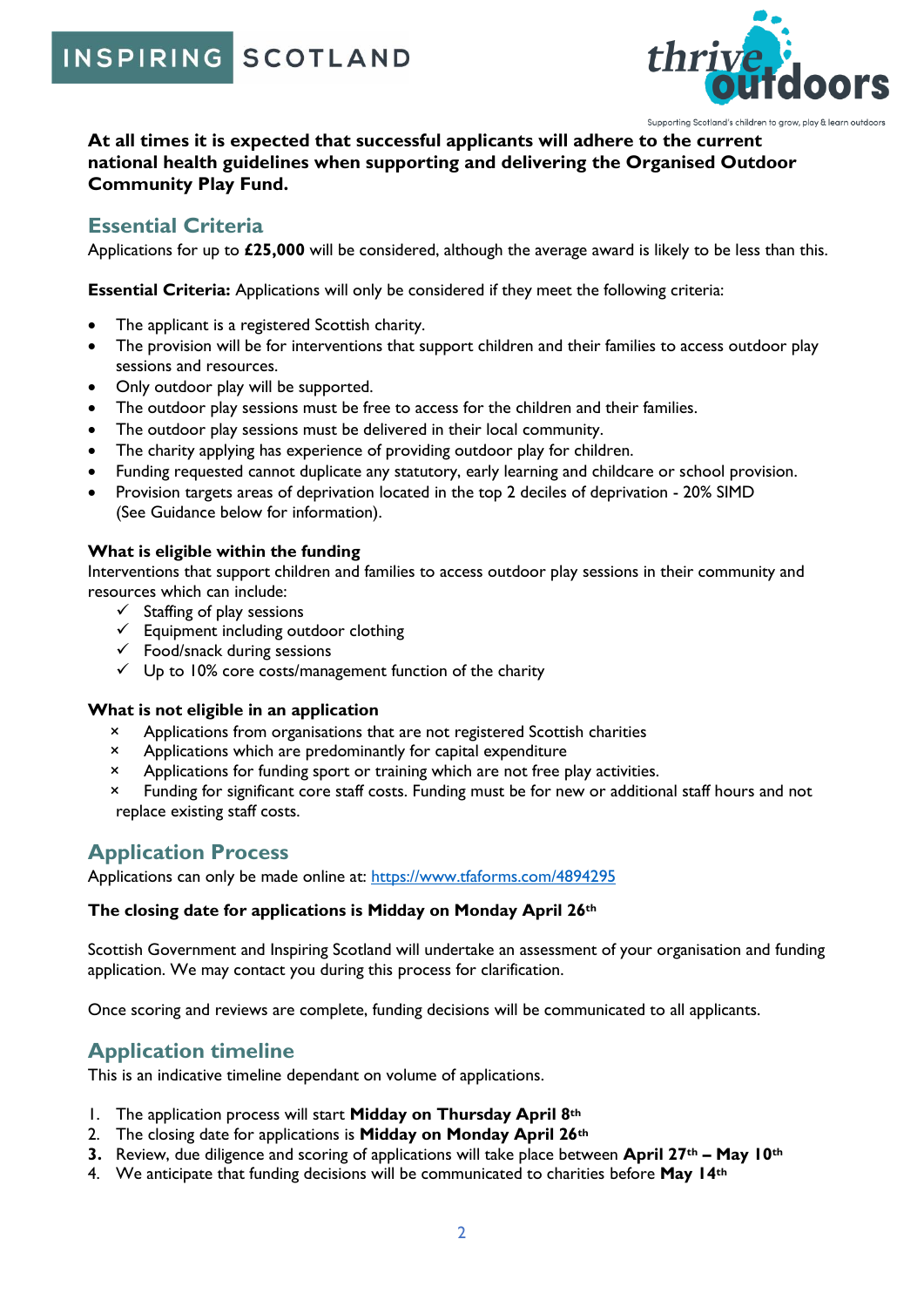INSPIRING SCOTLAND



## **Layout of Organised Outdoor Community Play Application form**

#### **The application form is broken down into 5 sections**

#### **Section 1: Contact details**

**Section 2:** Details of your organisation: What services you currently provide, including your experience of providing outdoor play

Section 3: Financial information for your charity - please note you will need to upload annual report and accounts along with proof of bank details

**Section 4: Details of proposed project:** 

- Project Outputs: Details of how many sessions/weeks/children and families supported
- Outcomes of project
- Project costs/funding requested

Please note you will need to complete an Excel doc with your budget and upload it. **Section 5**: References of support

#### **Guidance questions**:

#### Section 1

**Contact details**: Please provide details of the main contact person in relation to this funding application. We will contact this person if we have any queries or need clarification on any part of the application.

#### Section 2

#### **About your organisation** –

Q 8 -11 Information about your organisation

Size of organisation including number of staff who are

Full time: Will usually work 35 hours or more a week on an employment contract

Part time: When a worker is contracted for anything less than 35 hours per week

Casual/Sessional Staff: A person not employed under a contract of employment. They are paid for undertaking work or a service on the basis of an agreed range of hours to be worked.

Q 12: Please give details of your charity and the type of activity you deliver. You can outline here if you have experience of delivering outdoor play.

#### Section 3

#### **Financial Information**

Q 13: Details of Income, Expenditure and Reserves for last 3 years.

Note: If you do not have information for all 3 years please input 0 as these are mandatory fields. For information on unrestricted reserves and how to calculate your reserves please see: <https://www.oscr.org.uk/guidance-and-forms/charity-reserves-factsheet/1-what-are-reserves/>

Q 15: Please **upload** a copy of the charity's most recent annual report and accounts or, if a smaller organisation, your latest set of Management accounts.

Q 16: You must input the charity's bank details, including Account number and Sort code Bank Account Name (e.g. Jo's Play Charity)

Q 17: Please **upload** a recent bank statement which clearly shows the name of the account and corresponding account details.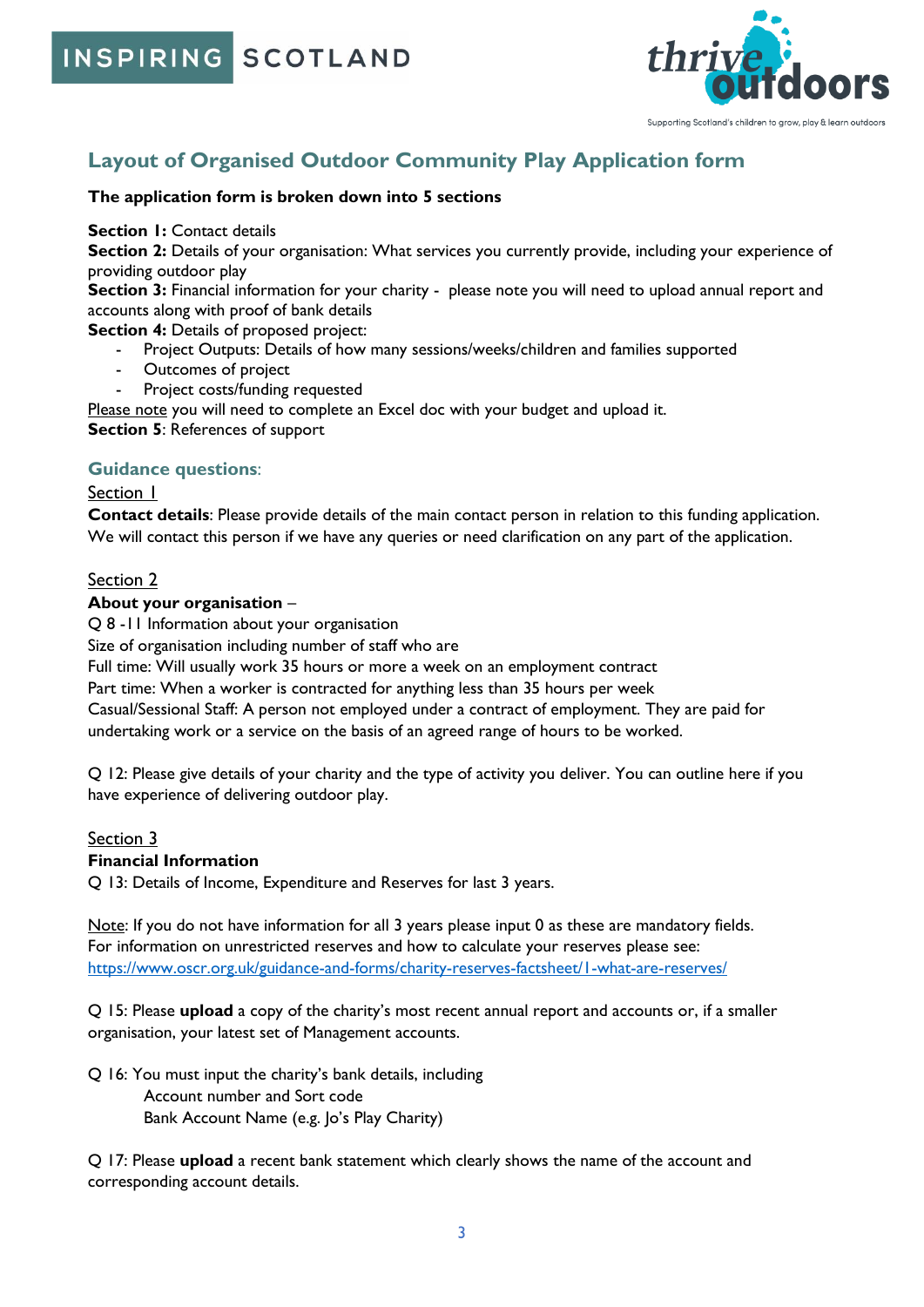## INSPIRING SCOTLAND



Q 18**:** Please indicate the local authority in which you are delivering.

#### Q 19: Details of SIMD location

This funding is aimed at local community based outdoor play for children and their families in areas of Decile 1 and 2 of the Scottish Indices of Multiple deprivation (SIMD). To find out more about SIMD areas and to find decile information about the locations you wish to provide play in, please see: <https://www.gov.scot/collections/scottish-index-of-multiple-deprivation-2020/>

There is a postcode search available which may be helpful [https://www.gov.scot/publications/scottish-index](https://www.gov.scot/publications/scottish-index-of-multiple-deprivation-2020v2-postcode-look-up/)[of-multiple-deprivation-2020v2-postcode-look-up/](https://www.gov.scot/publications/scottish-index-of-multiple-deprivation-2020v2-postcode-look-up/)

#### Q 21: Describe the outdoor play project you are seeking funding for:

This year's funding has widened to include a focus on supporting parents and facilitating family play. This not only builds on the awareness being raised on the benefits of outdoor play but provides parents and families with the support they need to develop their confidence and skills in playing positively with their children. Your project can offer children-only sessions and/or family sessions.

Please clearly outline the details of your project, ensuring it is eligible within the funding parameters.

Q 22: Describe who will benefit from this funding:

This can include children as well as local families – children and their parents/guardians.

#### Q 23 - 25: Describe your staffing situation

Provide details of staffing and volunteers needed for this project.

Note: We realise that additional numbers of volunteers may reduce the number of children who can participate depending on current Covid guidelines, so do not worry if you enter 0 against this.

#### Q 26: **Project outputs:**

- Number of weeks of play provision
- Number of sessions provided
- Number of children / families to benefit
- Proposed start date of project

Note: If you are only delivering one type of provision (children or family session) please input 0 where not applicable.

#### Q 27: **Project Outcomes**

Please see below the 2 main outcomes which you will work towards in your proposed project.

This fund aims to achieve these outcomes for both children and their families:

- ➢ **Children and families have more opportunities to play outside leading to improved health and wellbeing outcomes**
	- An increased volume of play opportunities provided and taken up in the community
	- Children demonstrate improved health through their outdoor play activity, for example can play longer/faster, express enjoyment at being more physically active.
	- Children demonstrate improved wellbeing through their outdoor play activity, for example: expressing feeling better/happier/more confident, enjoying meeting and playing with friends, showing empathy.
	- Speaking about the impact of play sessions on parents/grandparents/siblings. Families report positive impact on children's health and wellbeing, such as improvements in behaviour, communication and relationships.

#### ➢ **Children and families become more aware of the benefits of outdoor play**

- More children and families engage in more outdoor activities in their community, in parks and natural greenspaces.
- Children and families report increased understanding and recognise the benefits and value of playing outside.
- Families report increased confidence in facilitating/supporting children's play outdoors.